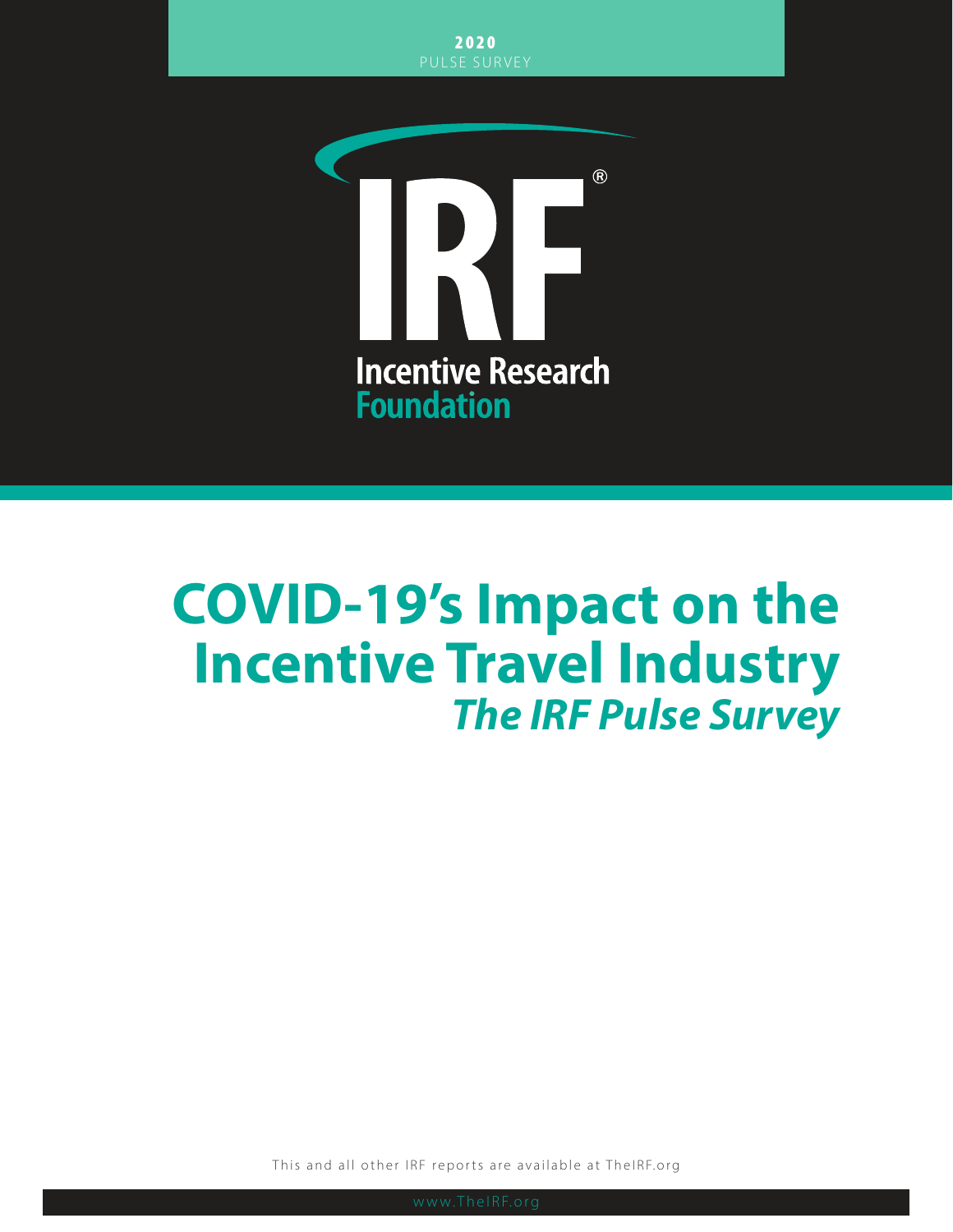

# **COVID-19's Impact on the Incentive Travel Industry**

Over the last few months, the incentive travel industry has endured significant impact from COVID-19. While it is true that every industry, every country, and every individual has been affected by the pandemic, travel and tourism have been especially hard hit.

From April 2, 2020 – April 16, 2020 the Incentive Research Foundation fielded this survey. More than 250 incentive providers, both third parties and corporate end users, responded with insights into the disposition of their incentive travel award programs as a result of COVID-19.

Overall, the results are encouraging. The data show that organizations value incentive travel award programs, and that budgets for these hard-earned awards are largely being protected.

#### **The Majority are Choosing to Postpone**

The majority (61.5%) of incentive trips originally planned for Q1 or Q2 of 2020 have been postponed into Q3 or Q4 of 2020, or into 2021 according to our respondents. Of the remainder, ten percent noted that they had not made any changes at the time of the survey, and one quarter indicated their program had been cancelled.

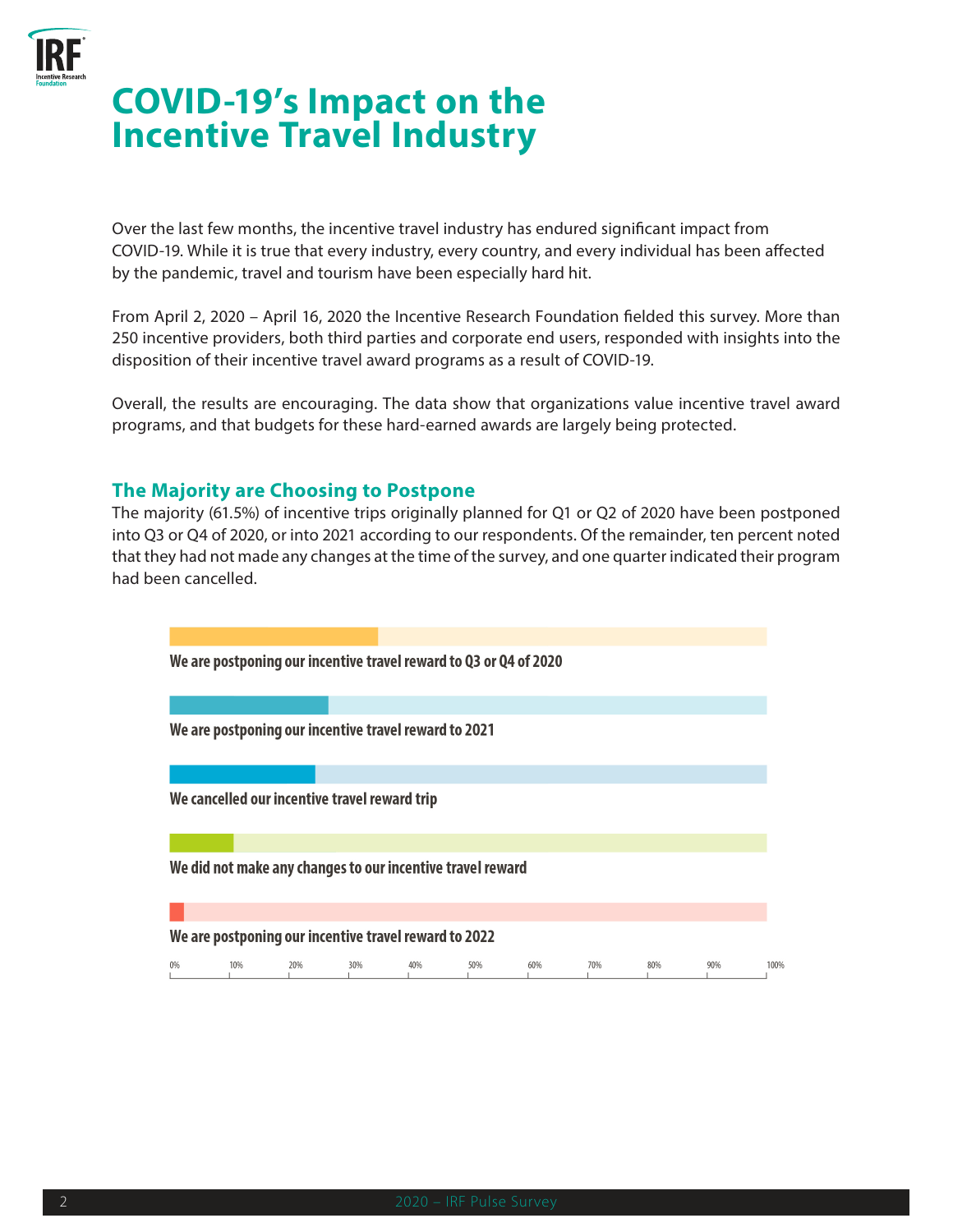

# **High Rates of Budgets Staying Intact**

Of those indicating they had postponed their incentive travel reward, 70.25% noted that there had been no change to their budget. In subsequent conversations with program owners, they indicated that the organization "recognizes the importance of rewarding the effort made by the winners in the prior year and therefore is protecting the budget."

### **Scaling Back When Budgets Reduced**

The remaining 29.75% are working with reduced budgets. In order to execute their programs with a lower budget, the majority are scaling back offsite events and activities, reducing the number of program nights, and scaling back entertainment. One respondent noted that the reduced budget is not coming from a corporate mandate, but rather offsetting penalties incurred from having to postpone. Other options being explored include eliminating or reducing amenities and room drops, eliminating guest participation, and scaling back complimentary food and beverage offerings.



*Question: If you are facing a reduction to your existing 2020 program budget, how are you approaching the reduction?*

# **If the Trip is Cancelled, Most Find Alternative Means of Recognizing Winners**

Among those canceling their programs, 75% indicated they were recognizing winners in another way. The answers were varied with many organizations working to find creative ways to ensure participants felt recognized for the effort put forth to earn the award including delivering hand-written notes from the CEO and holding virtual celebrations to recognize those who had earned.

# *The most common award substitutions were:*

- Merchandise and offering points to be redeemed for merchandise
	- Cash, with some noting that this comes with tax implications
	- **Individual travel**
	- **Gift cards and vouchers**